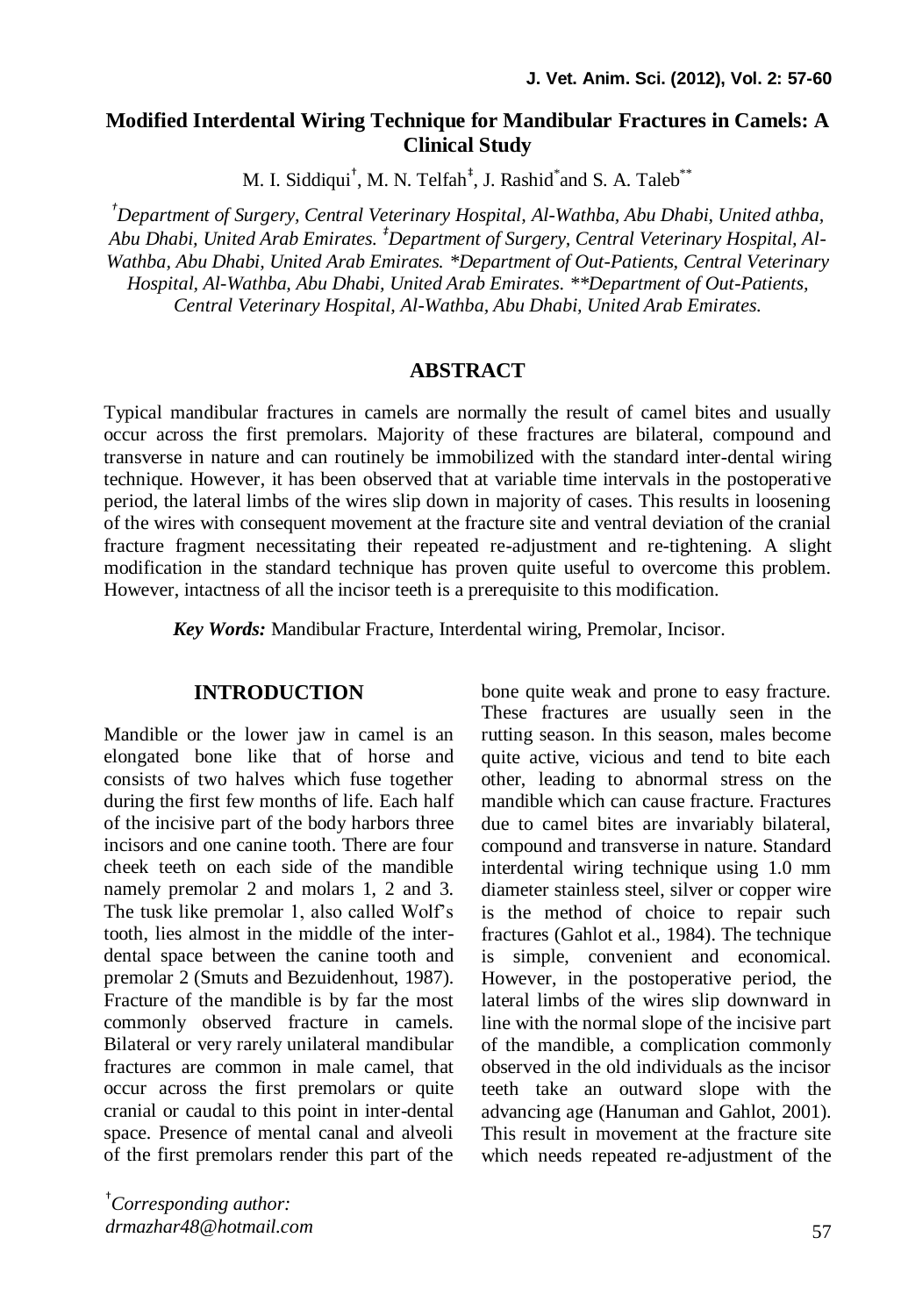wires to keep the fractured segments in normal alignment; otherwise it may lead to delayed union with downward malalignment or even non-union of the fracture. Embedment of the lateral limb of the wire in the gums also results in loosening of the wire with consequent ventral deviation of the cranial fracture fragment (Siddiqui and Telfah, 2010). An almost similar technique with the same postoperative complication has also been described by Henninger and Warren (1997) for rostral fractures of the mandible and maxilla in the equines. All these factors offer a mechanical disadvantage to the standard interdental wiring technique. The other reported postoperative complications of the mandibular fractures are buccal infections and osteomyelitis (Al-Dughaym et al., 2003). Development of sub-mandibular abscesses is a very common postoperative complication of these fractures and can lead to osteomyelitis if not drained and treated in time (Gahlot et al., 1984). Oblique and multiple mandibular fractures in the camels (Kumar et al., 1979) and in the equines (Kuemmerle et al., 2009) are mainly due to direct trauma, may occur at any point of the bone and require other methods of repair like transfixation techniques and bone plating. In the present study, the standard technique was modified to counteract downward slipping of the lateral limbs of the wires.

# **MATERIALS AND METHODS**

This report covers 62 (57 males and 5 females) cases of transverse, bilateral, compound mandibular fractures in the camels across the first premolars (Figure 1), or cranial or caudal to this point in the interdental space. These cases were received at the Central Veterinary Hospital, Al-Wathba, Abu Dhabi, United Arab Emirates or were attended in the field under the domain of the hospital from January 2001 to December 2009. These cases were immobilized with the modified inter-dental wiring technique, using 1.0 mm diameter stainless steel orthopedic wire, to avoid downward slipping of the lateral limbs of the wires. The modification comprised passing the ends of the lateral limbs of the wires on both sides from lateral to medial through the space between the corner and lateral incisor and then out from medial to lateral through the space between the lateral and central incisor tooth (Figure 2), instead of taking them straight as is done in the standard procedure. The fracture was then reduced and firmly held in place by an assistant. The medial limbs of both the wires were passed through the space between the central incisors and were pulled taut to give the required tension to both the lateral and medial limbs of the wires before twisting them on each other, till movement at the fracture site was eliminated. The twisted ends of the wires were cut about 1 cm from the base and bent towards the central incisors to avoid injury to the lower lip.

## **RESULTS AND DISCUSSION**

The objectives of the surgical treatment of mandibular fractures were to restore normal occlusion and provide stability that can support fracture healing and allow normal eating and drinking simultaneously. The problem of downward slipping of lateral limbs of the wires with resultant ventral deviation of the cranial fracture fragment in the camels (Gahlot et al., 1984; (Siddiqui and Telfah, 2010) and rostral mandibular and maxillary fractures in the equines (Henninger and Warren, 1997) was not observed in the cases treated, except in 3 animals (2 males and 1 female). In these animals, at different time intervals in the post-operative period, either the left or right lateral limb of the wires, slipped out of the incisors, which resulted in slight ventral deviation of the cranial fracture fragment. This was most probably due to short size of the incisors in these animals. The wires were however, readjusted, going slightly deep into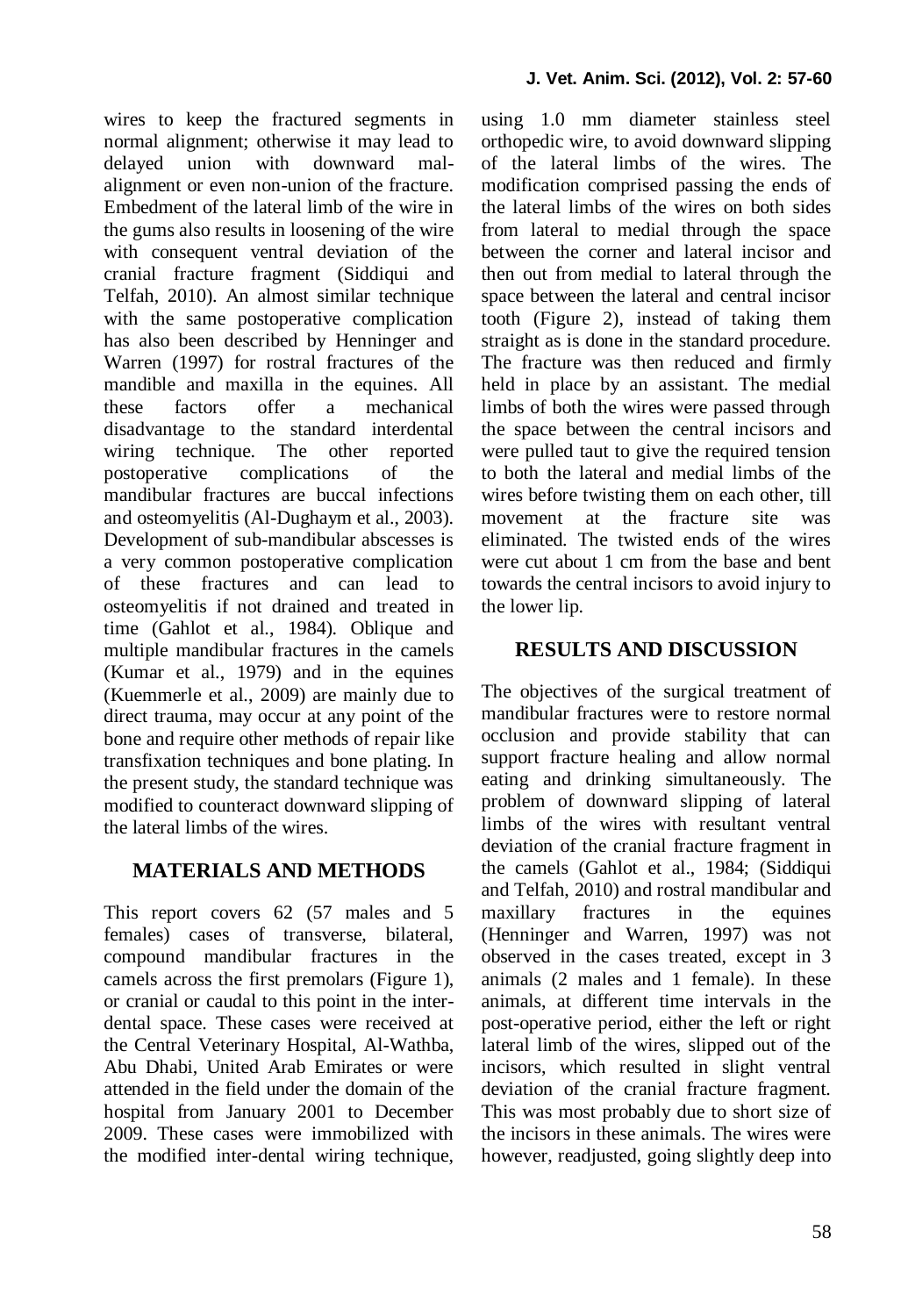the gums. The fracture healed in these animals but with visible ventral malalignment. Postoperative buccal infections and/or osteomyelitis (Al-Dughaym et al., 2003) were not seen in any of the fractures stabilized with the modified technique except development of submandibular abscesses in 20 (32%) cases. The three animals in which the lateral limbs of the wires slipped out of the incisors and the fractures healed with slight ventral malalignment were among these 20 animals (Figure 2). The development of submandibular abscesses in these fractures is common; however, this did not affect the healing process in the present study, as abscesses were drained in time (Gahlot et al., 1984). The lateral limbs of the wires, never slipped down, as these were firmly fixed among the incisors. Hence, repeated readjustment of the wires was not needed in the postoperative period. This also led to uninterrupted healing of the fractures in due course of time. The problem of wire loosening noted in the standard technique was successfully resolved with the modification described above and hence, it offered a good solution to eliminate any chances of ventral deviation of the cranial fracture fragment and the associated problems.



**Figure 1** Mandibular Fracture in Camel



**Figure 2** Modified Inter-dental Wiring Technique for Correcting Mandibular Fracture

### **REFERENCES**

- Al-Dughaym, A. M., R. O. Ramadan., G. E. Mohamed., A. Fadlelmula, and M. R. Abdin Bey. 2003. Post-traumatic buccal infection and osteomyelitis with mandibular fractures in the dromedary camel. *Journal of Camel Practice and Research,*10:57-60.
- Gahlot, T. K., S. K. Khatri, D. S. Chouhan, R. J. Choudhary, and R. K. Purohit. 1984. Repair of tranverse mandibular fractures by silver wiring in camel. *Indian Journal of Veterinary Surgery,* 5:74-76.
- Hanuman, R. and T. K. Gahliot. 2001. Gross and Radiological evaluation of RBR IDW technique for repair of mandibular fracture in camels (*Camelus dromedaries*). *Journal of Camel Practice and Research*, 8:199-202.
- Henninger, R. W. and B. Warren. 1997. Rostral mandibular and maxillary fractures. Repair by Interdental Wiring. *Proceedings of the Annual Convention of the American Association of Equine Practitioners,*43:136-137.
- Kumar, V. R., G. Singh, and S. D. Datt. 1979. Treatment of unilateral fractures of mandible by bone plating in camels. *Indian Veterinary Journal*, 56:58-59.